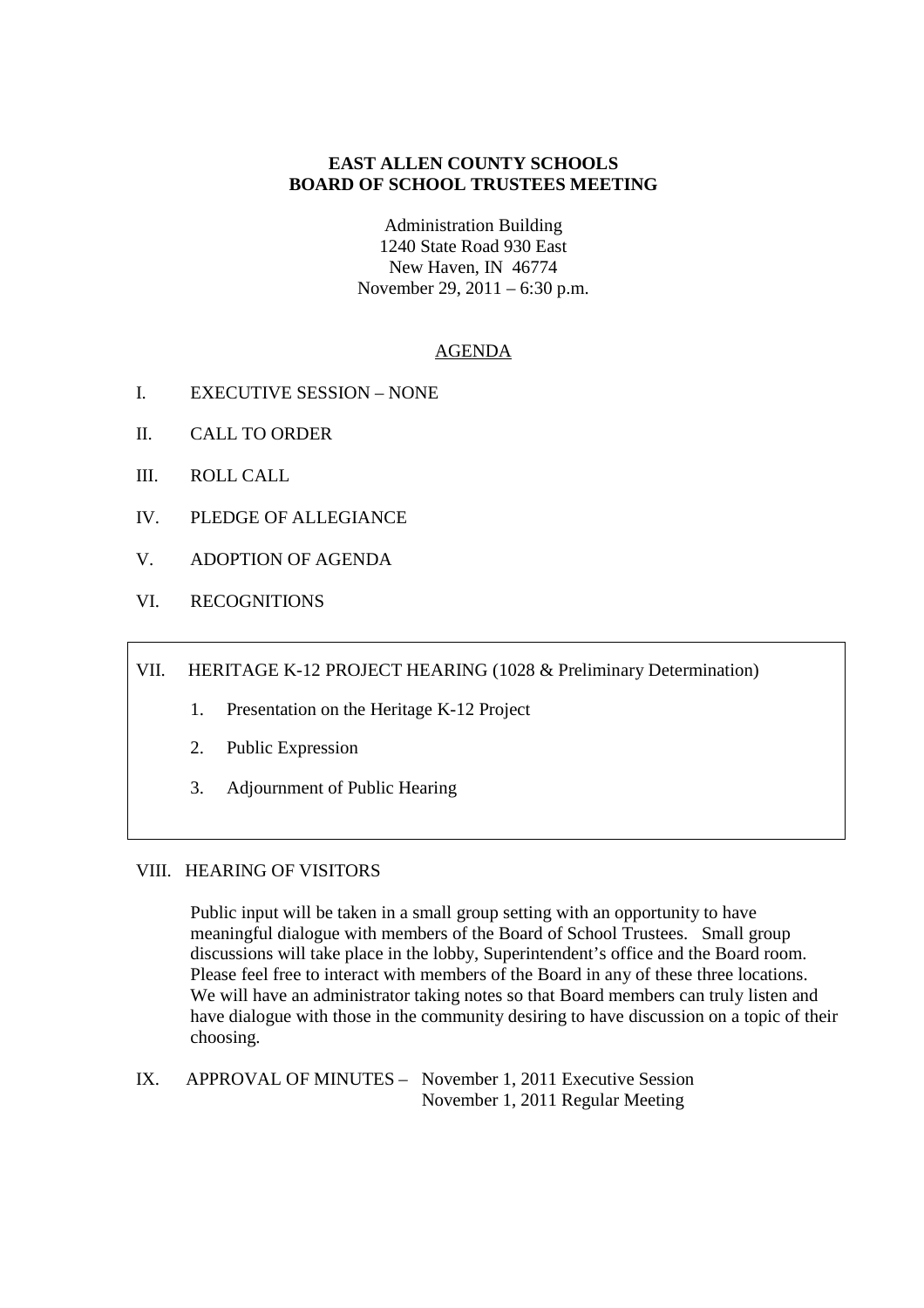# X. INFORMATION ITEMS

- 1. Review of Report For:
- -Summer Camp Invention<br>2. Wellness Advisory Council Me
- Wellness Advisory Council Members

# XI. SUPERINTENDENT COMMUNICATIONS

## XII. ACTION AGENDA

| 11-1129-01 | Approval of Human Resources Report                                                                                                                                                                                                                                                                                                                                      |
|------------|-------------------------------------------------------------------------------------------------------------------------------------------------------------------------------------------------------------------------------------------------------------------------------------------------------------------------------------------------------------------------|
| 11-1129-02 | <b>Approval of Financial Reports</b>                                                                                                                                                                                                                                                                                                                                    |
| 11-1129-03 | Approval of Meetings and Conferences Requests                                                                                                                                                                                                                                                                                                                           |
| 11-1129-04 | Approve Resolution Concerning Balancing Accounts for the 2011<br>General Fund and Transportation Fund                                                                                                                                                                                                                                                                   |
| 11-1129-05 | Approve Resolution to Transfer Budget Within CPF Fund                                                                                                                                                                                                                                                                                                                   |
| 11-1129-06 | Approve 2012 Group Health Insurance Contribution Rates                                                                                                                                                                                                                                                                                                                  |
| 11-1129-07 | Approve Meet and Confer Recommendations                                                                                                                                                                                                                                                                                                                                 |
| 11-1129-08 | Approve SES Provider Contracts for:<br>Abacus In Home Tutoring<br>А.<br>Achieve Highpoints<br><b>B.</b><br><b>Ascend Tutoring</b><br>$\mathbf{C}$ .<br><b>Brain Hurricane</b><br>D.<br>Club Z Tutoring<br>Е.<br><b>Educate Online Learning</b><br>$F_{\cdot}$<br>Eduwizards<br>G.<br>Grade Cracker<br>H.<br>Indianapolis Algebra Project<br>I.<br>1 to 1 Tutoring<br>J. |
| 11-1129-09 | Direct Superintendent to Notify Certain Administrators of the Possible<br>Cancellation of Their Administrative Contract                                                                                                                                                                                                                                                 |
| 11-1129-10 | Approve Heritage K-12 Project Resolution                                                                                                                                                                                                                                                                                                                                |
| 11-1129-11 | Approve Preliminary Determination Resolution for Heritage K-12<br>Project                                                                                                                                                                                                                                                                                               |
| 11-1129-12 | Approve Resolution for Declaration of Official Intent to Reimburse<br>Expenditures for the Heritage K-12 Project                                                                                                                                                                                                                                                        |